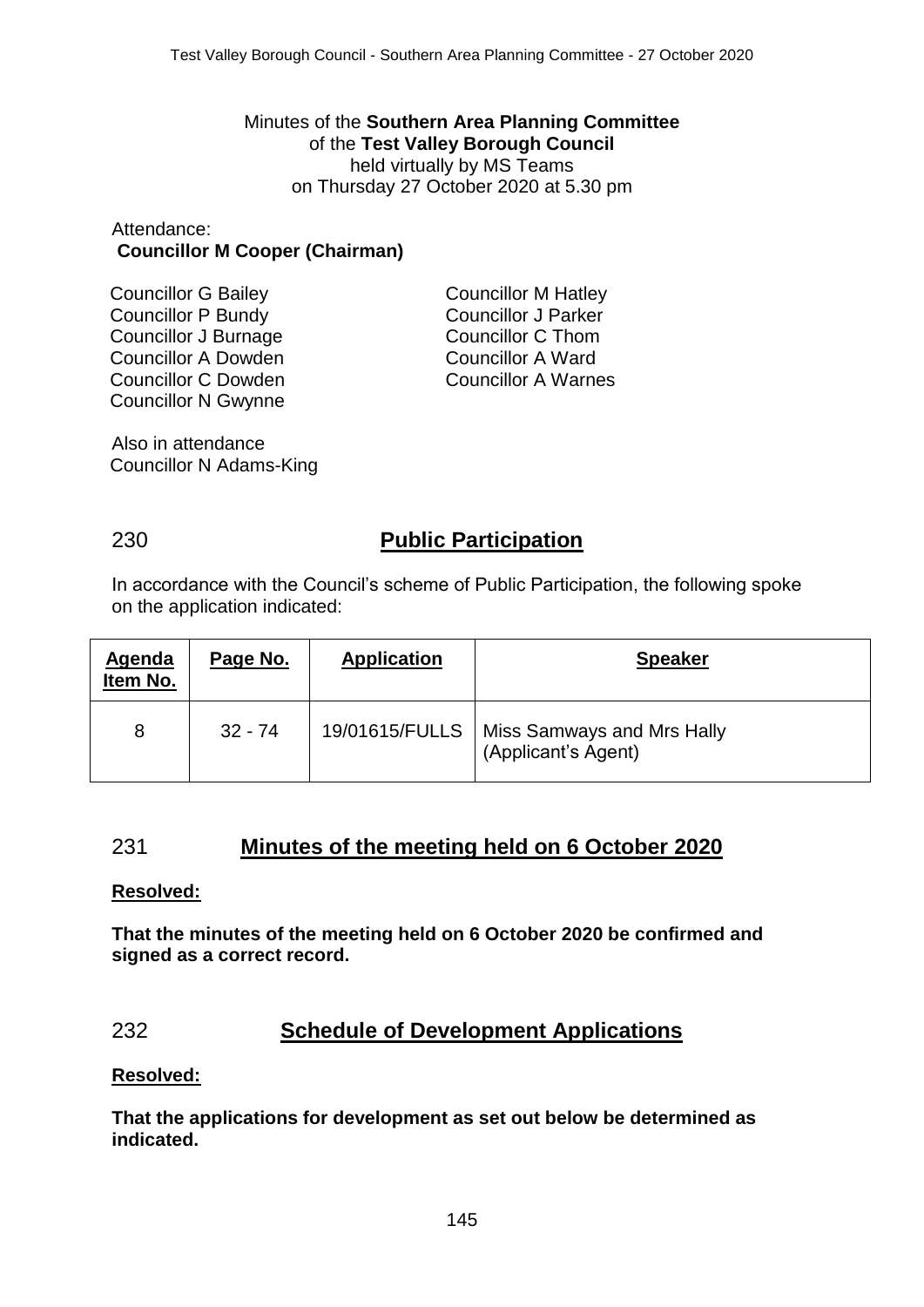## 233 **20/00327/FULLS**

| 20/00327/FULLS                                      |
|-----------------------------------------------------|
| <b>FULL APPLICATION - SOUTH</b>                     |
| 24.02.2020                                          |
| Mr M Hallion, Blackwater Equestrian                 |
| Land At Oak Tree Farm, Foxes Lane, West Wellow,     |
| SO51 6EA, WELLOW                                    |
| Erection of a 28mx56m indoor equestrian arena with  |
| associated infrastructure including new landscaping |
| and parking                                         |
| Revised Plans- 24/06/2020                           |
| Flood Risk Assessment-06/08/2020                    |
| Additional Flood Risk Assessment-08/09/2020         |
| Mr Mark Staincliffe                                 |
|                                                     |

**Application WITHDRAWN by the Head of Planning and Building.**

## 234 **19/01615/FULLS**

| <b>APPLICATION NO.</b>  | 19/01615/FULLS                                                                                                                              |
|-------------------------|---------------------------------------------------------------------------------------------------------------------------------------------|
| <b>APPLICATION TYPE</b> | FULL APPLICATION - SOUTH                                                                                                                    |
| <b>REGISTERED</b>       | 28.06.2019                                                                                                                                  |
| <b>APPLICANT</b>        | Mr Robert Tylor                                                                                                                             |
| <b>SITE</b>             | Martins, Horsebridge Road, Houghton, SO20 6LY,                                                                                              |
|                         | <b>HOUGHTON</b>                                                                                                                             |
| <b>PROPOSAL</b>         | Two storey extension, garage conversation erection of<br>new garage; construction of detached dwelling<br>including package treatment plant |
| <b>AMENDMENTS</b>       | Amended Plans 28.08.19, 23.04.20 & 26.06.20                                                                                                 |
| <b>CASE OFFICER</b>     | Mr Paul Goodman                                                                                                                             |

### **PERMISSION subject to:**

- **1. The development hereby permitted shall be begun within three years from the date of this permission. Reason: To comply with the provision of Section 91 of the Town and Country Planning Act 1990 as amended by Section 51 of the Planning and Compulsory Purchase Act 2004.**
- **2. No development shall take place above DPC level of the development hereby permitted until samples and details of the materials to be used in the construction of all external surfaces hereby permitted have been submitted to and approved in writing by the Local Planning Authority. Development shall be carried out in accordance with the approved details. Reason: To ensure the development has a satisfactory external appearance in the interest of visual amenities in accordance with Test Valley Borough Revised Local Plan (2016) Policy E1.**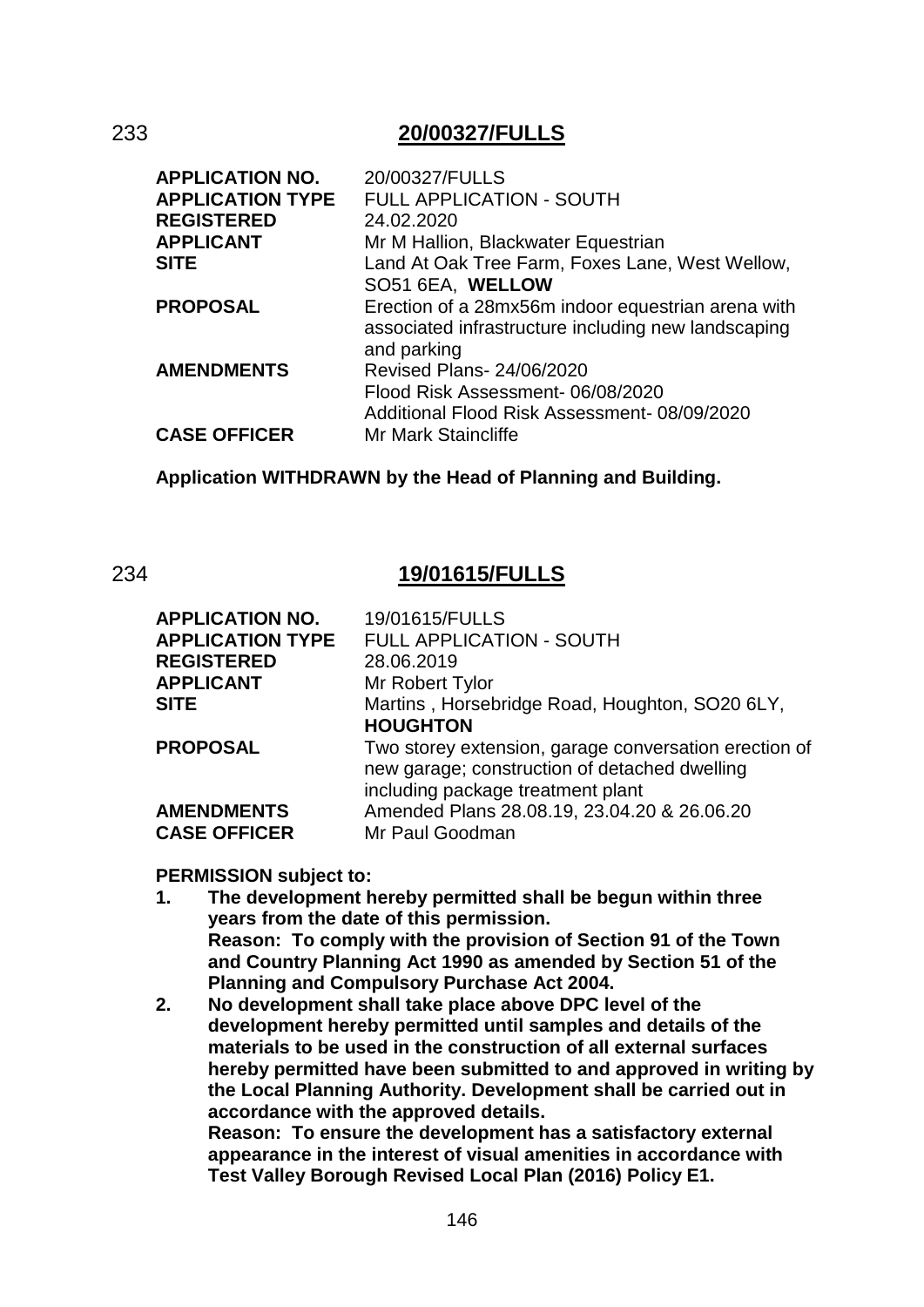- **3. No development shall take place above DPC level of the development hereby permitted until details for the protection of all hedgerows, during the construction phase of the development, within the site has been submitted to and approved in writing by the Local Planning Authority. Once approved, the development hereby approved shall be undertaken in full accordance with the approved details and the provisions set out within the Arboricultural Impact Assessment /Method Statement ref D1829AIAb (Alderwood 31st July 2019), and its accompanying Tree Protection Plan. Reason: To ensure the enhancement of the development by the retention of existing trees and natural features during the construction phase in accordance with Test Valley Borough Revised Local Plan policy E1, E2 & E9.**
- **4. Tree protective measures installed (in accordance with the tree protection condition) shall be maintained and retained for the full duration of works or until such time as agreed in writing with the Local Planning Authority. No activities, nor material storage, nor placement of site huts or other equipment what-so-ever shall take place within the barrier.**

**Reason: To ensure the avoidance of damage to existing trees and natural features during the construction phase in accordance with Test Valley Borough Revised Local Plan policy E2.**

- **5. All service routes, drain runs, soakaways or excavations in connection with the development hereby permitted shall remain wholly outside the tree protective barrier. Reason: To ensure the avoidance of damage to existing trees and natural features during the construction phase in accordance with Test Valley Borough Revised Local Plan policy E2.**
- **6. No development shall take place above DPC level until full details of hard and soft landscape works have been submitted and approved. Details shall include-where appropriate: proposed finished levels or contours; means of enclosure; car parking layouts; other vehicle and pedestrian access and circulation areas; hard surfacing materials; minor artefacts and structures. Soft landscape works shall include: planting plans; written specifications (including cultivation and other operations associated with plant and grass establishment); schedules of plants, noting species, plant sizes and proposed numbers/densities. The soft landscape proposals shall include details of soft boundary treatments to the outside edges of the site. The landscape works shall be carried out in accordance with the implementation programme and in accordance with the management plan.**

**Reason: To improve the appearance of the site and enhance the character of the development in the interest of visual amenity and contribute to the character of the local area in accordance with Test Valley Borough Revised Local Plan (2016) Policy E1 and E2.**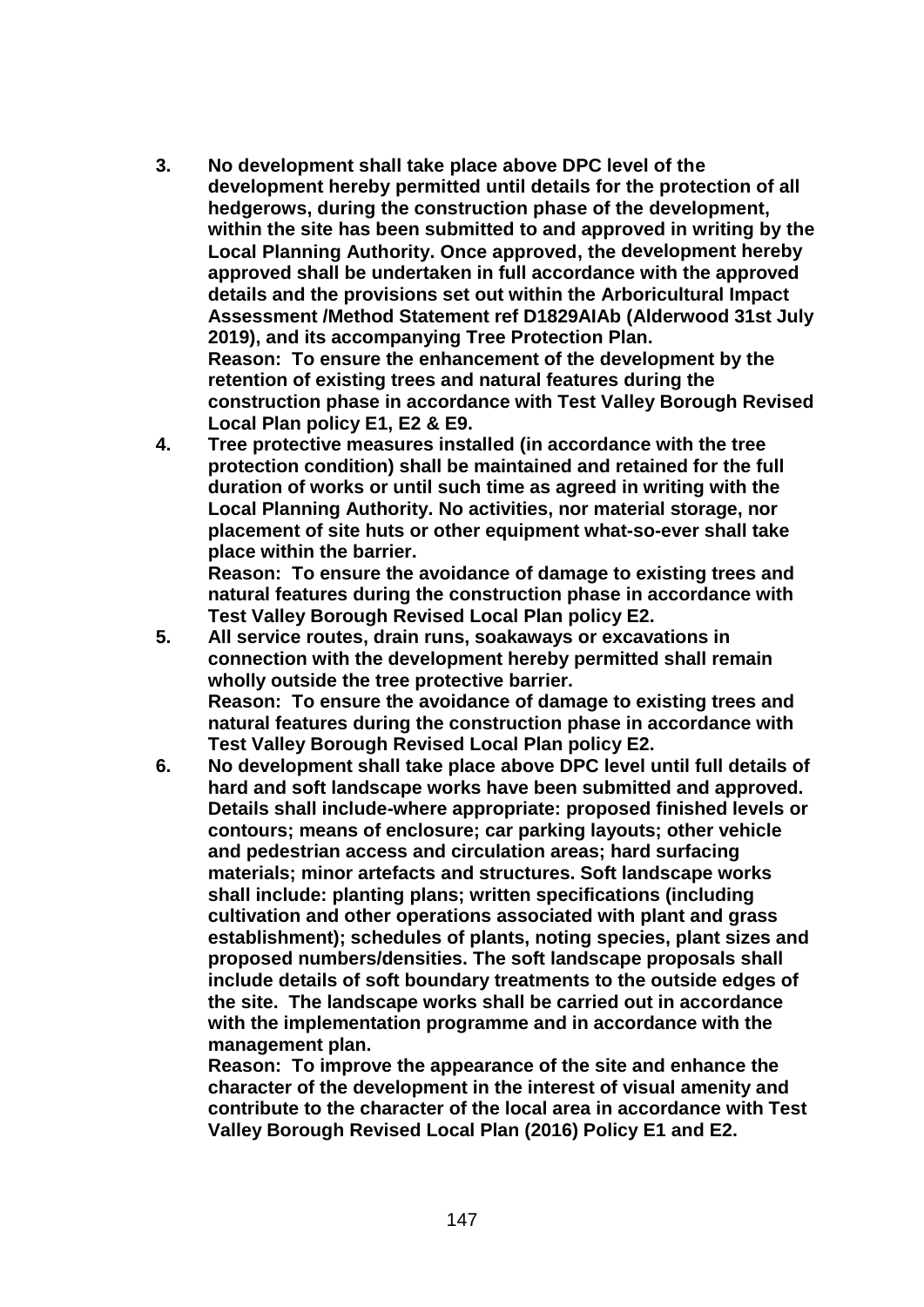- **7. The development shall not be occupied until space has been laid out and provided for the parking and manoeuvring of vehicles to enable them to enter and leave the site in a forward gear in accordance with the approved plan and this space shall thereafter be reserved for such purposes at all times. Reason: In the interests of highway safety in accordance with Test Valley Borough Revised Local Plan (2016) Policy T1.**
- **8. Any gates shall be set back at least 4.5 metres from the edge of the carriageway of the adjoining highway. Reason: In the interest of highway safety in accordance with Test Valley Borough Revised Local Plan (2016) Policy T1.**
- **9. The development hereby approved shall be designed and built to meet Regulation 36 2 (b) requirement of 110 litres/person/day water efficiency set out in part G2 of Building Regulations 2015. Reason: In the interests of improving water usage efficiency in accordance with policy E7 of the Test Valley Borough Revised Local Plan 2016.**
- **10. The development hereby permitted shall not be carried out except in complete accordance with the details shown on the submitted plans, numbers:**

**617.PL.211 Rev A 617.PL.BLOCK Rev A 617.PL.SITE Rev C 617.SU.001 617.SU.002 617.SU.003 617.SU.004 617.SU.005 617.SU.006 617.PL.001 Rev C 617.PL.002 617.PL.003 Rev B 617.PL.004 Rev B 617.PL.005 Rev A 617.PL.006 Rev B 617.PL.007 Rev B 617.PL.201 Rev B 617.PL.202 Rev B 617.PL.203 Rev A 617.PL.204 Rev A 617.PL.205 Rev B 617.PL.206 Rev B 617.PL.207 Rev A 617.PL.208 Rev B 617.PL.209 Rev B 617.PL.210 Rev A**

**Reason: For the avoidance of doubt and in the interests of proper planning.**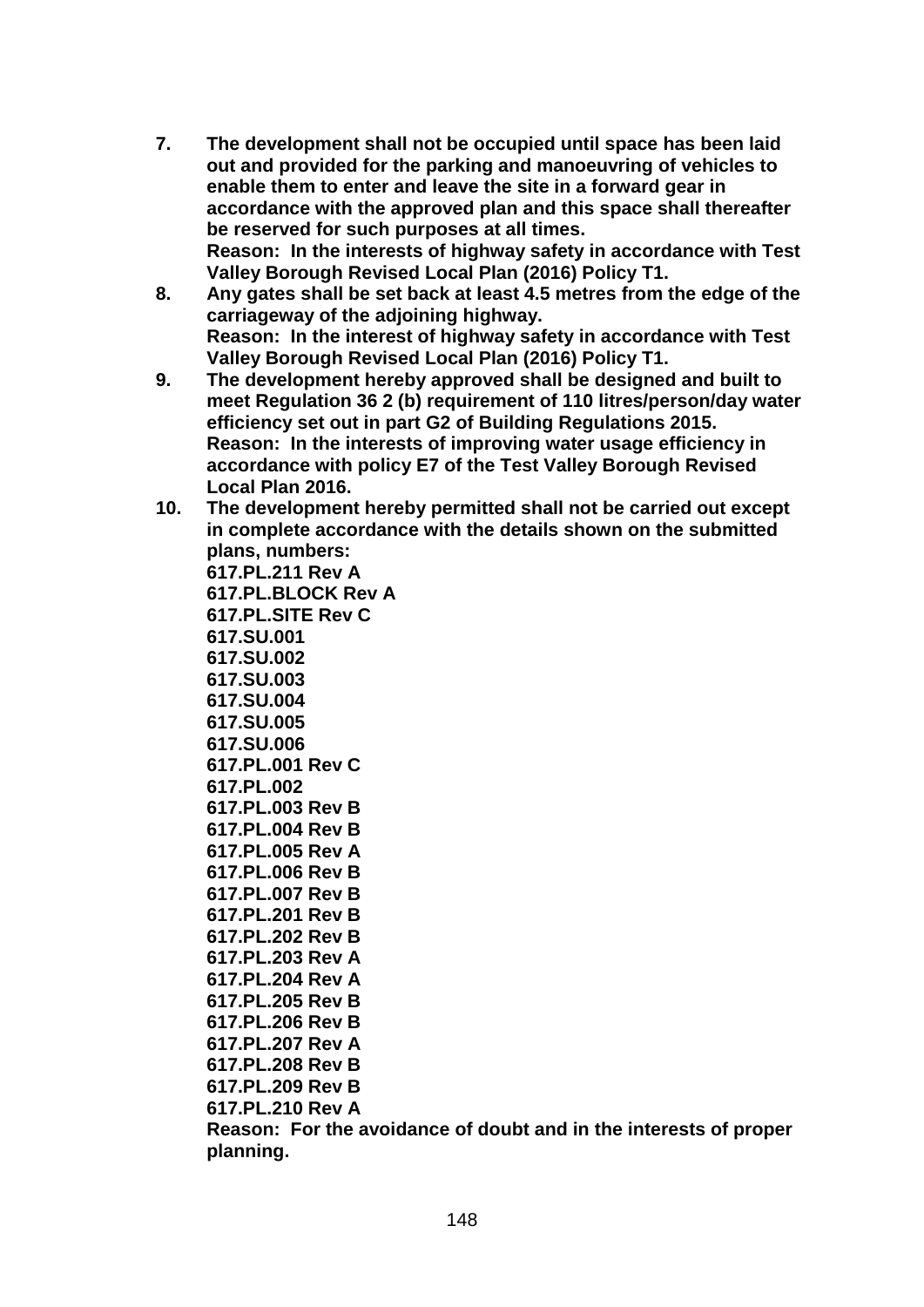**11. The development of the new dwelling hereby permitted shall not be commenced until the 'Bio-bubble' treatment plant has been installed to service both the existing and proposed dwelling. The treatment plant shall be retained and maintained in accordance with the Bio-bubble Maintenance and Management System (LA Hally Architect, 5th August 2020) unless otherwise agreed in writing by the local planning authority. Reason: In order to avoid adverse impact on the Solent and Southampton Water SPA by way of additional nitrates emanating** 

**from the development in accordance with the Conservation of Habitats and Species Regulations 2017 and Test Valley Borough Revised Local Plan 2016 Policy LE5.**

- **12. Prior to the commencement of development the access shall be constructed with the visibility splays of 2.4m by 37.4m (North) and 2.4m by 36.5m (South) in accordance with Plan 6371/202 and maintained as such at all times. Within these visibility splays notwithstanding the provisions of the Town & Country Planning (General Permitted Development) Order 2015 (or any Order revoking and re-enacting that Order) no obstacles, including walls, fences and vegetation, shall exceed the height of 1 metres above the level of the existing carriageway at any time. Reason: In the interest of highway safety in accordance with Test Valley Borough Revised Local Plan (2016) Policy T1.**
- **13. No works pursuant to the development hereby permitted shall be undertaken outside of 08.00-18.00 hours Monday to Friday and 08.00-13.00hours on Saturdays or at any time on Sundays, Public and Bank Holidays.**

**Reason: To maintain the character and amenities of the surrounding local area in accordance with Test Valley Borough Local Plan 2016 policies LHW4 and E8.** 

- **14. Notwithstanding the provisions of the Town and Country Planning (General Permitted Development) Order 2015 (or any order revoking and re-enacting that Order with or without modification), no fences, gates, walls or other means of enclosure shall be erected within the curtilage of any dwelling house. Reason: In order that the Local Planning Authority can exercise control in the locality in the interest of the visual amenity of the area and the character and appearance of the conservation are in accordance with Test Valley Borough Revised Local Plan (2016) Policies E1, E2 and E9.**
- **15. No development shall take place above DPC level of the development hereby permitted until a schedule of hedgerow management and maintenance for a minimum period of 5 years has been submitted to and approved in writing by the Local Planning Authority. The management plan shall include long term design objectives, management responsibilities and maintenance schedules for all existing hedgerows within and surrounding the site. The hedgerow shall be maintained in accordance with the approved schedule. Any part of the hedgerow or that is removed, dies or becomes, in the opinion of the Local Planning Authority,**